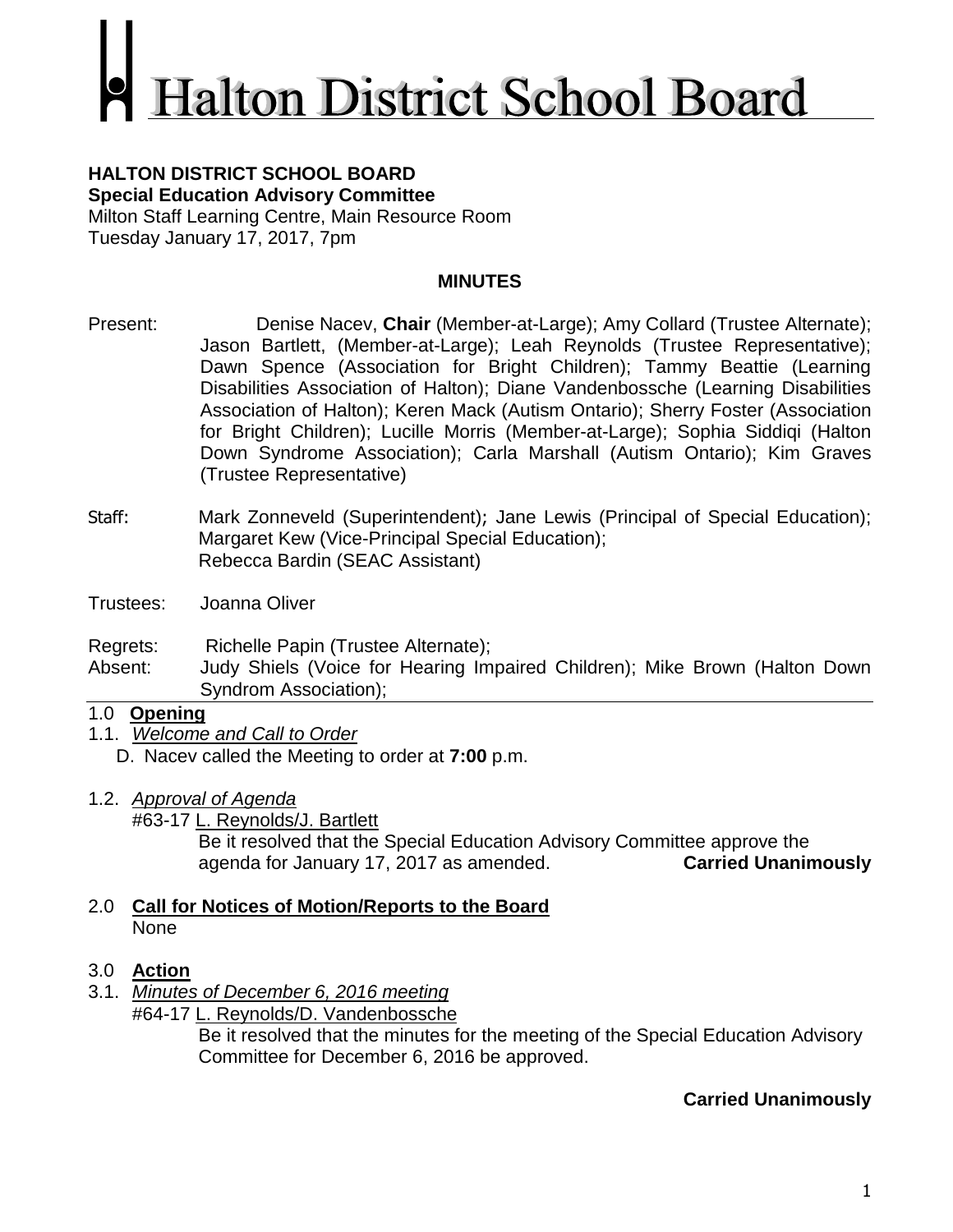### 3.2. *Burlington PAR, Director of Education Stuart Miller*

S. Miller spoke to the Program and Accommodation Review (PAR) Burlington Secondary Schools that is taking place within the Halton District School Board. S. Miller stated the importance of the SEAC/community perspective of the review.

S. Miller presented an overview of the challenges, current situation, enrolment trends of the Burlington schools that are under review and discussed an overall declining enrolment trend in Burlington schools. S. Miller concluded the presentation with a review of benefits of large schools/small schools and opened the floor for discussion and feedback. This will be brought forward later in the agenda and discussed amongst SEAC members.

L. Reynolds would like to know how the SEAC voice can be engaged in the PAR? S. Miller suggested that SEAC make a submission of considerations. S. Miller has discussed options with SEAC Chair, D. Nacev.

J. Bartlett inquired if the 2025 projections suggest that there is no new capacity being built? S. Miller responded that Burlington enrolment is expected to continue to decline while an increase in population will exist in Milton and Oakville schools.

T. Beattie mentioned that D. Bower is sitting on the Burlington PAR Committee for M.M. Robinson High School and is an excellent resource for SEAC.

A. Collard commented that closing a school in Burlington is not for the purpose of accessing funding to build another school in an alternate location such as Milton/Oakville.

S. Miller thanked SEAC for their input and encouraged SEAC to review the information and timelines and discuss PAR further. S. Miller understands the difficulty of decisions to close schools and can imagine how difficult this is for the schools and families. Halton is a growth board but growing in areas and declining in others. These decisions are based on the best interest of the students.

M. Zonneveld responded that support plans for students and families are a priority.

S. Miller highlighted that Burlington PAR information can be found on [hdsb.ca](https://www.hdsb.ca/schools/Pages/Program%20Accommodation%20Studies/2016-Burlington-Secondary-PAR.aspx) along with [frequently asked Questions and Answers.](https://www.hdsb.ca/schools/Pages/Program%20Accommodation%20Studies/Burlington%20Secondary%20School%20Program%20Accommodation%20Review%20%28PAR%29/Frequently-Asked-Questions.aspx)

D. Nacev requested that SEAC members send their perspectives relating to special needs students/PAR to her attention. D. Nacev will compile a report that can be reviewed at the February SEAC meeting and then submit to the PAR Committee for consideration.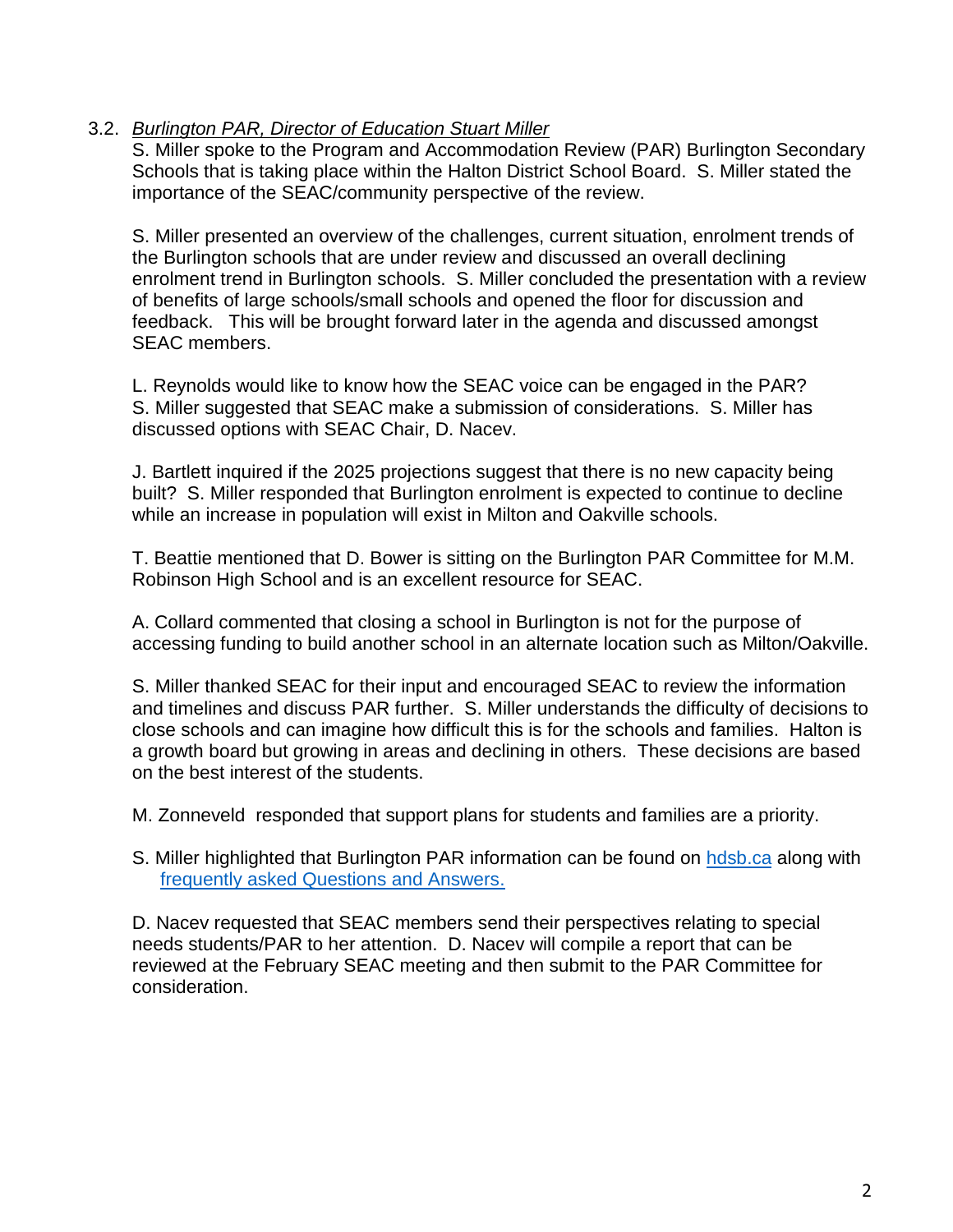# 3.3. *PPM8, Caroline Koekkoek, Jane Lewis, Ian Brandon*

M. Zonneveld introduced C. Koekkoek, J. Lewis and I. Brandon to present PPM8.

C. Koekkoek presented Ministry updated PPM8 as of August 2014 and the definition of Learning Disability as outlined in PPM8. C. Koekkoek reviewed the implications for psychology and school boards as it relates to changes to PPM8. C. Koekkoek concluded her presentation and opened the floor to SEAC members for discussion/questions.

D. Vandenbossche thanked C. Koekkoek for highlighting the differences between DSM-V and Learning Disability. D. Vandenbossche has been made aware of discrepancies that exist with the post-secondary pathways and is concerned that DSM-V can make the pathway more difficult for the student.

C. Koekkoek responded that the results of DSM-V are not necessarily consistent with PPM8 (e.g. no requirement of "Average" cognitive ability), and this can cause challenges with respect to identification.

J. Lewis and I. Brandon presented on the PPM8 and its relation to HDSB System Support and Student Support with effective programming. J. Lewis will make this PowerPoint presentation and notes available to SEAC.

J. Lewis mentioned that regular meetings take place with all networks within HDSB Special Education. This presentation is geared towards LD but the collaborative approach is taking place amongst all exceptionalities.

T. Beattie would like to know if Pulse, Lexia, and Leaps and Bounds programs are available to all students outside of the LD Classes? T. Beattie feels that this programming is beneficial to students in all classrooms.

J. Lewis confirmed that there have been a number of sessions provided to teacher networks that have focused on the Pulse program. Leaps and Bounds is in most schools as a junior intervention.

D. Vandenbossche expressed a concern about the amount of modifications on student IEPs and feels strongly that students need to continue work at a grade level. D. Vandenbossche appreciates the work being done but would like to see more implementation at the grass roots.

D. Vandenbossche requested that all members of SEAC have a copy of PPM8 to review as programming section in PPM8 is extensive.

J. Lewis responded that the link will be sent out along with the slide show to SEAC.

T. Beattie and D. Vandenbossche will forward further questions via email.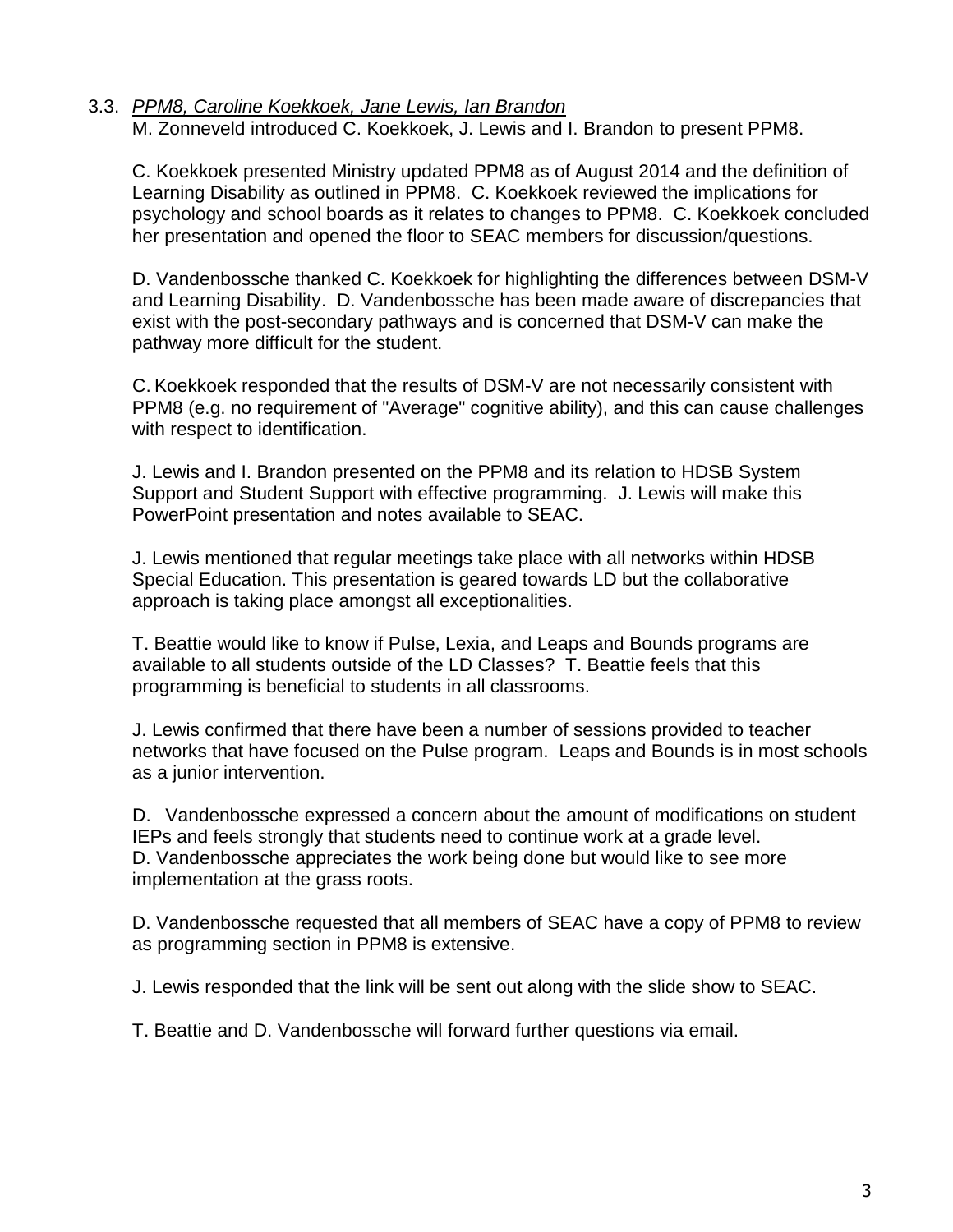### 3.4. *Sped Plan Revisions*

D. Nacev discussed the timelines involved for SEAC's input into the Special Education Plan. This was discussed amongst the group and it was agreed that SEAC would review the draft Special Education Plan 2017 and discuss edit suggestions at the February SEAC meeting. D. Nacev also confirmed that voting to support/not support this document will need to take place at the February SEAC meeting.

D. Nacev requested that SEAC members have all feeback/suggestions entered onto the google form by February 3rd. This will allow members to review suggestions prior to the meeting. Please contact R. Bardin if you have problems accessing the link.

### 4.0 **Questions from the Public**

M. Dockeray brought forward a question regarding IEP review and support needed to more efficiently assist students with special education needs. M. Dockeray is concerned that lack of funding for EA support for all placements is effecting the implementation of IEP's.

M. Dockeray commented that an IEP review to assist in streamlining would be beneficial but has concerns around the lack of EA support to ensure that the IEP is being implemented.

M. Zonneveld responded that one of the priorities is reviewing what program needs are outlined in the IEP. The implementation can involve an EA and other times it does not. EAs play a significant role in supporting students. Through training, HDSB is working to enable the classroom teacher to provide increased IEP support.

### 5.0 **SEAC Discussion/Question Period**

D. Vandenbossche inquired when the majority response from Trustees would be made available to SEAC?

M. Zonneveld responded that the majority response has been composed and signed by K. Amos. Will ensure that it is sent to SEAC and added to the Special Education Plan.

### 6.0 **Communication to SEAC**

### 6.1. *Superintendent's Report – January 2017*

1. Gifted Screening test results delayed

The results of the second level of gifted testing for Gr. 4 students, the Naglieri Nonverbal Ability Test, have been delayed. These tests are scored by a third party firm that is experiencing unresolved software scoring problems. We are sending the tests to another firm which will delay the release of the results until the end of February. We have adjusted the timelines for sharing results with parents, school open houses, parent decisions and SRT recommendations so that IPRC timelines can still be met before the end of June. These new timelines will be shared with schools in the near future so that staff can inform parents.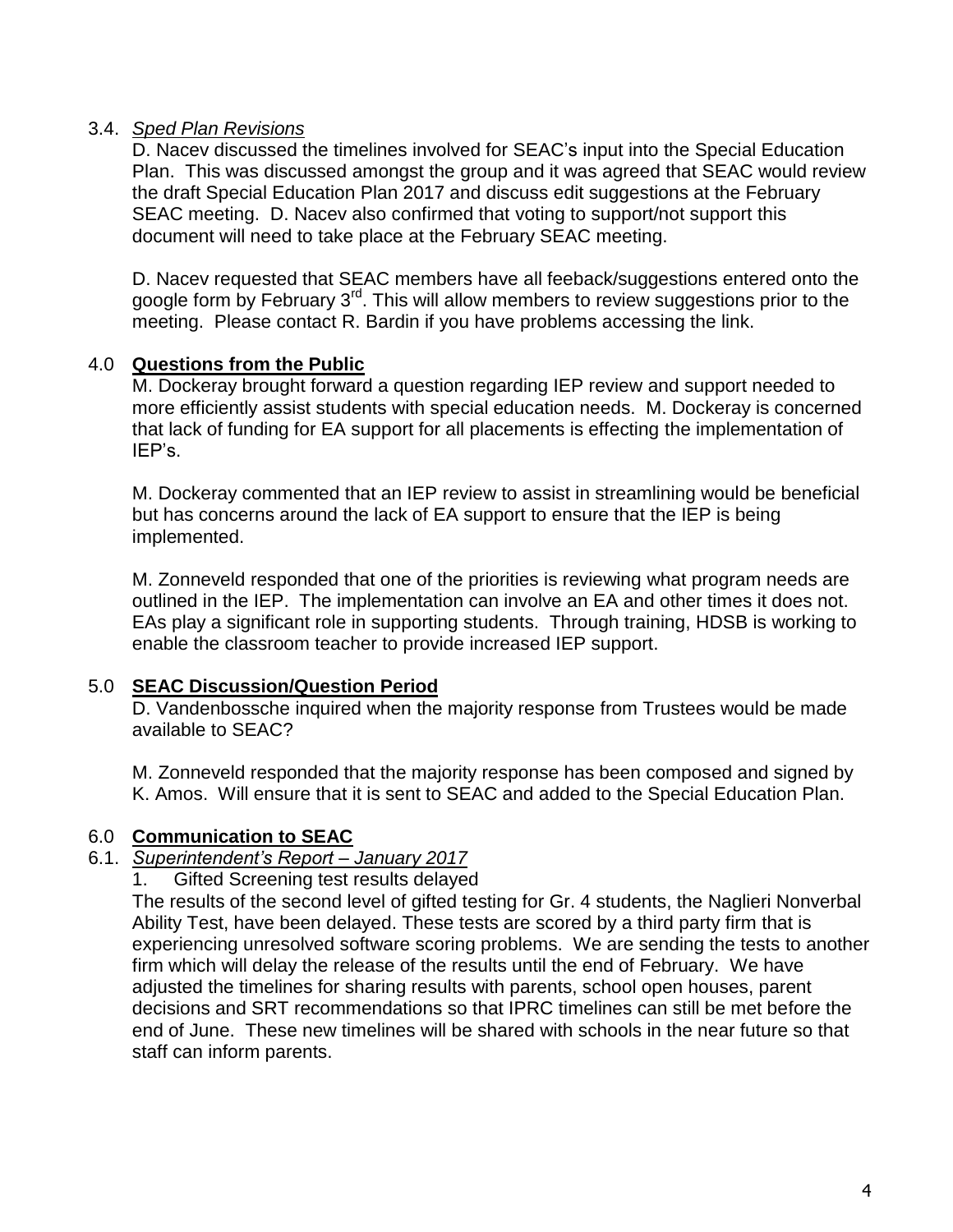A. Collard questioned if there is an additional cost going to the other firm. M. Zonneveld confirmed that it will be approx. \$1000.

2. Milton Boundary and Burlington Program and Accommodation Reviews Board staff continue with this work and with engaging the public in these reviews. Student Services staff are participating as needed and staying apprised of the accommodation pressures in each area. Any changes to Special Education programs and services will occur according to our Self-Contained Classes administrative procedure.

### 3. Traumatic Events Response Team

Unfortunately our TERT has been quite busy this year in supporting students and staff in several schools. This team provides essential services to schools when traumatic events occur and do so with great skill, compassion and professionalism. Their support is greatly appreciated and highly regarded by our system.

### 6.2. *Association Reports*

none

### 6.3. *Trustee Reports*

L. Reynolds

- L. Reynolds and K. Graves will be the Trustee voting members of SEAC, A. Collard and R. Papin will move into the SEAC Alternate role.
- Burlington PAR D. Danielli is the Trustee Representative on this Committee. Trustees are listening to the community voice and also very interested in SEACs perspective.

### 6.4. *Committees and Other Reports*

D. Nacev mentioned that the Special Education Review Committee will be meeting tomorrow and will provide an update following the meeting. D. Nacev mentioned that draft surveys have been put together and will be sent to SEAC for review and feedback.

M. Zonneveld confirmed that one survey is for parents with students with an IEP that are identified and the alternate survey is for parents with students with an IEP that are not identified.

S. Siddique would like to know if the review committee is accepting literature from SEAC associations. D. Nacev confirmed that she received S. Foster's literature and it will be sent on to the consultants. If there are other associations that would like to share, please send to D. Nacev as soon as possible.

S. Foster would like to know what other school boards are being reviewed as comparisons?

D. Nacev responded that this information has not yet been shared with the committee but will share with SEAC once it is available.

D. Vandenbossche is concerned about the message that is going out announcing the survey. Are the needs of parents with special needs going to be met?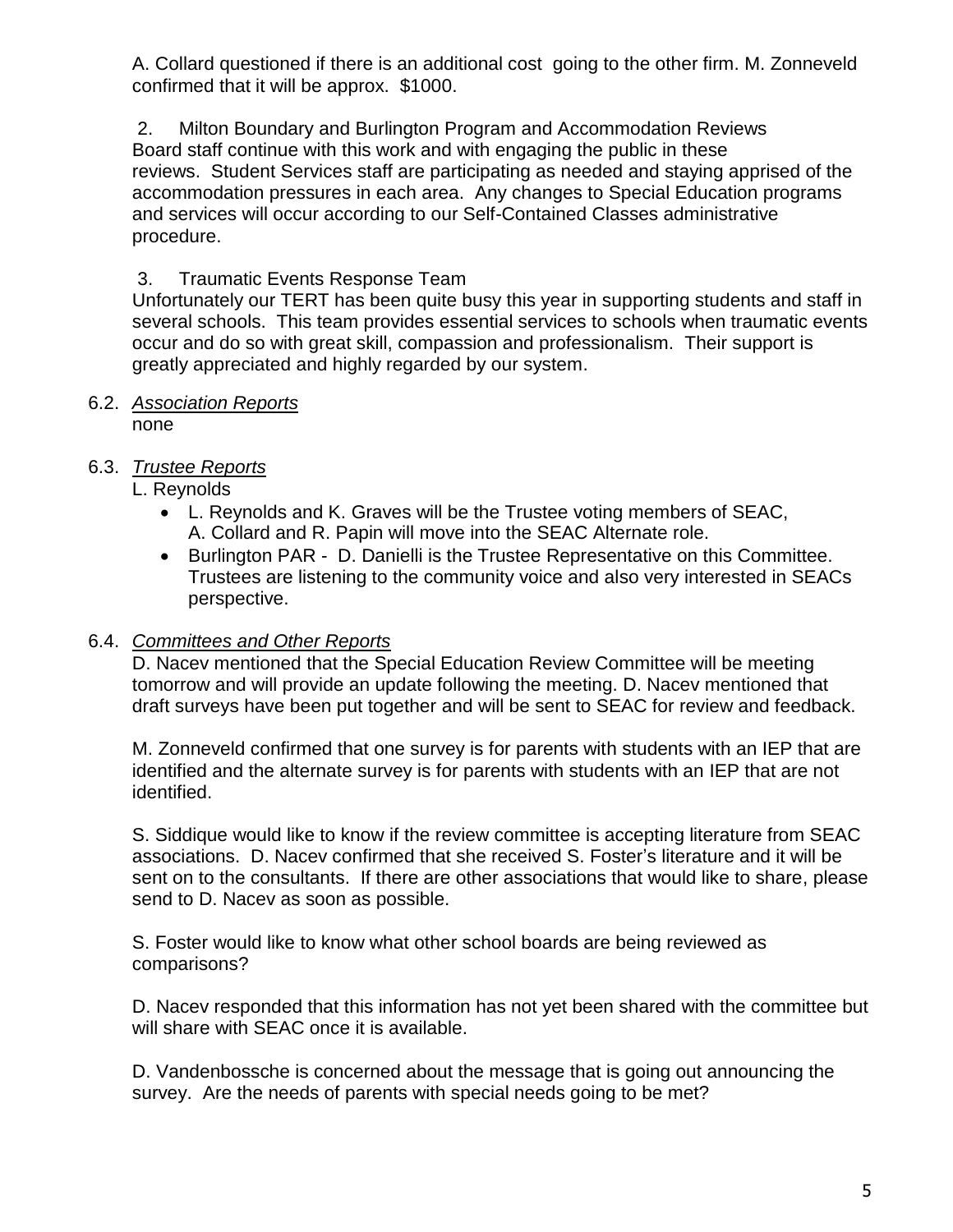M. Zonneveld responded that this has been discussed – one possible solution is that parents could turn to schools for support with the survey. Consultants have experience working with a range of public members and have completed similar work in the past. Due to the time frame, it is challenging to incorporate all accommodations. This is being viewed as a possible stage 1, considerations are being reviewed for a possible stage 2. It is hoped that schools will support parents with their needs in completing the survey.

D. Vandenbossche questioned if it is feasible for principals to reach out to the parents that require assistance. D. Vandenbossche is concerned that this will create a gap.

M. Zonneveld will continue the conversations and talk further with the consultants around accommodations. M. Zonneveld is hopeful that this survey will capture most of the audience.

Accessibility Coordination Committee - L. Reynolds on behalf of R. Papin

- met on Thursday, January 12th, at 9am at JWS.
- focused on creation of the new MYP for Accessibility.
- discussed process and content and plan to work with our departments and/or groups to complete a draft MYP for review together at our March meeting.
- Accessibility Coordinating Committee would like to have SEAC input on the Appendices and requested this item be added to an upcoming SEAC agenda.
- information will be sent to SEAC members via R. Bardin.
- requested a sub-committee to review the items and then bring it back to the group for a motion to provide official SEAC comment and a report back to SEAC in March
- R. Papin offered to head the sub-committee.
- any persons interested in being on this sub-committee, please contact R. Papin

Equity and Inclusive Education Advisory Steering Committee – A. Collard

- final meeting A. Collard will be attending for this committee
- discussed faith accommodations ability needs to be a focus at a future meeting.

# *7.0 Next Agenda/Order Paper*

- Elections for Chair and Vice Chair
- Sped Plan Revisions
- Discussion of timelines for Budget

Things to move forward for next meeting:

-Burlington PAR Considerations/Ideas - will pull together recommendations from SEAC -Sped Plan Review – February  $3<sup>rd</sup>$ 

-survey will be sent out to SEAC to review

-Accessibility Plan Appendices feedback – feedback needed prior to March  $9<sup>th</sup>$ 

# 8.0 **Adjournment**

8.1. *Motion to Adjourn* #65-17 L. Morris/S. Foster